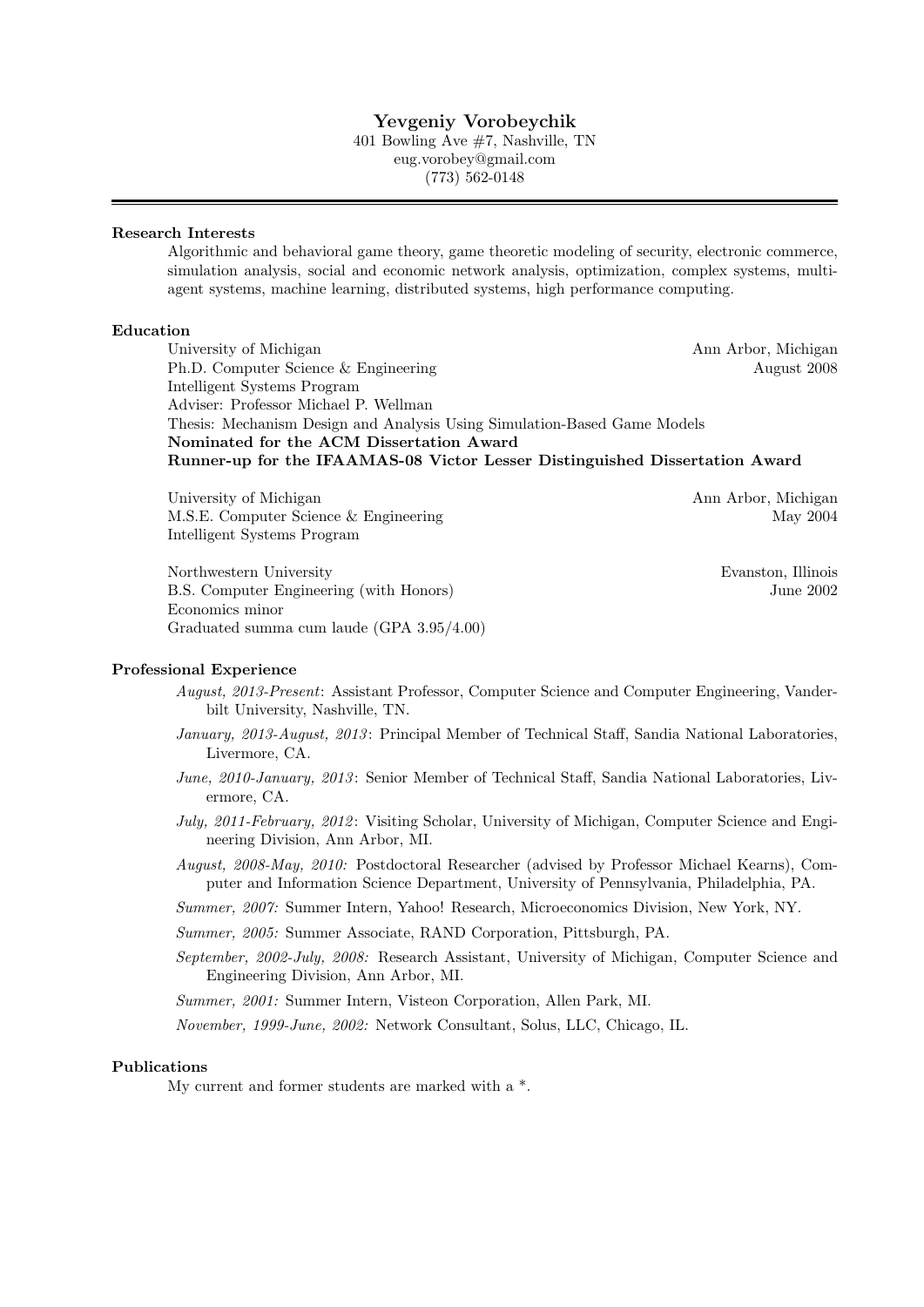### Refereed Journals

- 1. Andrew Smith, Jian Lou, and Yevgeniy Vorobeychik. Multidefender Security Games. In IEEE Intelligent Systems, 2016, to appear.
- 2. John Nay and Yevgeniy Vorobeychik. Predicting human cooperation. In PLoS One, 2016, to appear.
- 3. Muqun Li, David Carrell, John Aberdeen, Lynette Hirschman, Jacqueline Kirby, Bo Li, Yevgeniy Vorobeychik, Bradley A Malin. Optimizing annotation resources for natural language de-identification via a game theoretic framework. In Journal of Biomedical Informatics, 2016, to appear.
- 4. C. Seshadhri, Andrew M. Smith, Yevgeniy Vorobeychik, Jackson Mayo, and Robert Armstrong. Characterizing short-term stability for Boolean networks over any distribution of transfer functions. In Physical Review E, 2016, to appear.
- 5. Haifeng Zhang\*, Yevgeniy Vorobeychik, Joshua Letchford, and Kiran Lakkaraju. Data-driven agent-based modeling, with application to rooftop solar adoption. In Journal of Autonomous Agents and Multiagent Systems, 2016, to appear.
- 6. Zhiyu Wan, Yevgeniy Vorobeychik, Weiyi Xia, Ellen Clayton, Murat Kantarcioglu, Ranjit Ganta, Raymond Heatherly, and Bradley Malin. A game theoretic framework for analyzing re-identification risk. In PLoS One, 10(3):e0120592, 2015.
- 7. Yevgeniy Vorobeychik and Joshua Letchford. Securing interdependent assets. In Journal of Autonomous Agents and Multiagent Systems, 29(2):305-333, 2015.
- 8. Yevgeniy Vorobeychik, Steven Kimbrough, and Howard Kunreuther. A framework for computational strategic analysis with an application to repeated interdependent security games. In Computational Economics, 45(3):469-500, 2015.
- 9. Yan Deng, Siqian Shen, and Yevgeniy Vorobeychik. Optimization methods for decision making in disease prevention and epidemic control. In Mathematical Biosciences, 246(1):213-227, 2013.
- 10. Jason Tsai, Yundi Qian, Yevgeniy Vorobeychik, Christopher Kiekintveld, and Milind Tambe. Bayesian security games for controlling contagion. In ASE Human Journal, 13:168-181, 2013.
- 11. Yevgeniy Vorobeychik, Daniel M. Reeves, and Michael P. Wellman. Constrained automated mechanism design for infinite games of incomplete information. In Journal of Autonomous Agents and Multiagent Systems 25(2):313-351, 2012.
- 12. Yevgeniy Vorobeychik, Jackson R. Mayo, Robert C. Armstrong, and Joseph R. Ruthruff. Noncooperatively Optimized Tolerance: Decentralized strategic optimization in complex systems. In Physical Review Letters 107(10):108702, 2011.
- 13. C. Seshadhri, Yevgeniy Vorobeychik, Jackson R. Mayo, Robert C. Armstrong, and Joseph R. Ruthruff. Influence and dynamic behavior in random boolean networks. In Physical Review Letters 107(10):108701, 2011.
- 14. Yevgeniy Vorobeychik and Yagil Engel. Average-case analysis of VCG with approximate resource allocation algorithms. In *Decision Support Systems*  $51(3):648-656$ ,  $2011$ .
- 15. Stephen Judd, Michael Kearns, and Yevgeniy Vorobeychik. Behavioral dynamics and influence in networked coloring and consensus. In Proceedings of the National Academy of Sciences 107(34):14978-14982, 2010.
- 16. Yevgeniy Vorobeychik. Probabilistic analysis of simulation-based games. In ACM Transactions on Modeling and Computer Simulation 20(3): Article 16, 2010.
- 17. John Langford, Lihong Li, Yevgeniy Vorobeychik, and Jennifer Wortman. Maintaining equilibria during exploration in sponsored search auctions. In Algorithmica 58(4):990-1021, 2010.
- 18. Yevgeniy Vorobeychik and Isaac Porche. Game-theoretic methods for analysis of tactical decision-making using agent-based combat simulations. In *Military Operations Research*  $14(4):21-$ 39, 2009.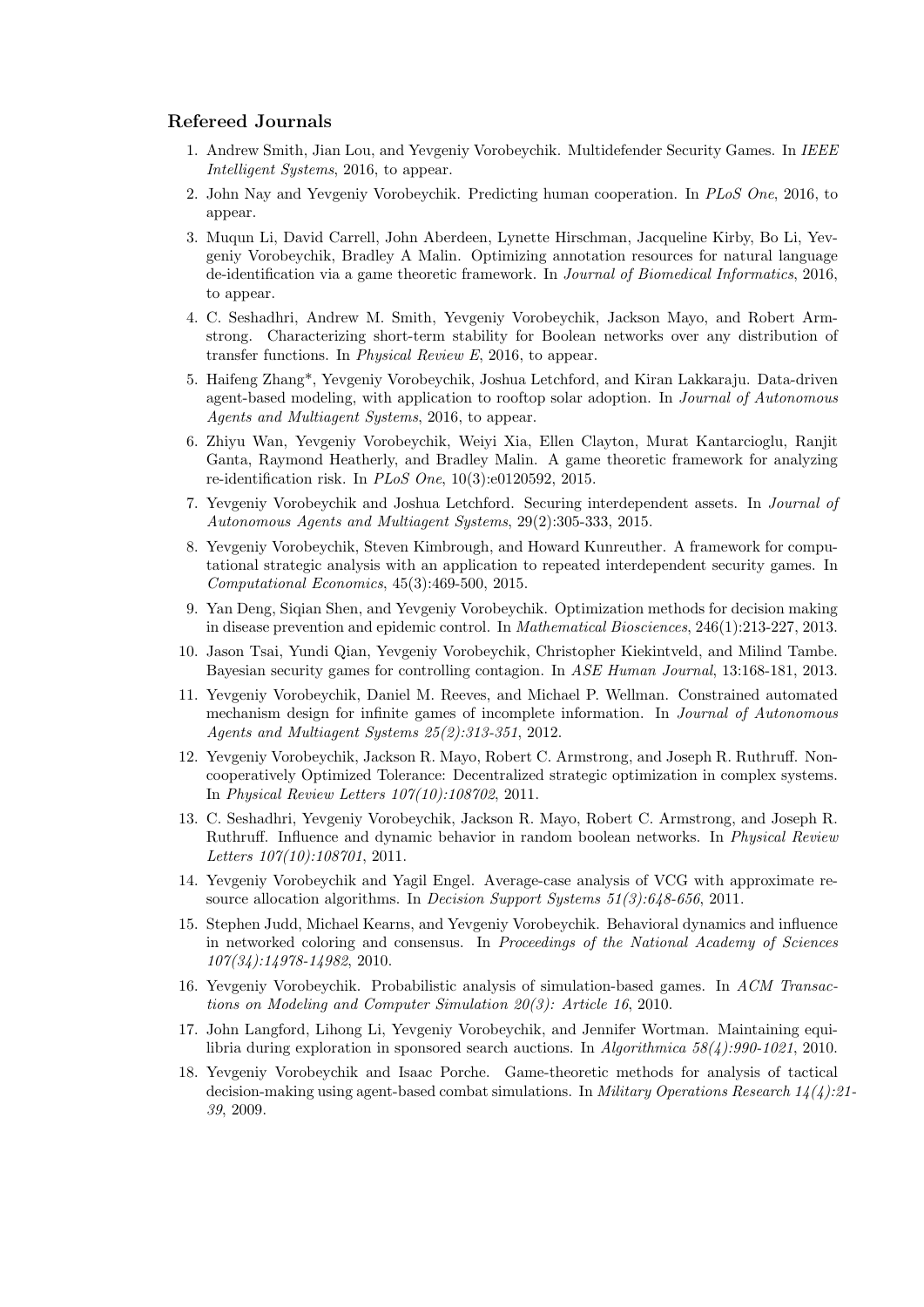- 19. Yevgeniy Vorobeychik and Daniel Reeves. Equilibrium analysis of dynamic bidding in sponsored search auctions. In *International Journal of Electronic Business 6(2):172-193*, 2008.
- 20. Yevgeniy Vorobeychik, Michael P. Wellman, and Satinder Singh. Learning payoff functions in infinite games. In Machine Learning 67:145-168, 2007.
- 21. Michael P. Wellman, Joshua J. Estelle, Satinder Singh, Yevgeniy Vorobeychik, Christopher Kiekintveld, and Vishal Soni. Strategic interactions in a supply chain game. In Computational Intelligence 21(1):1-26, 2005.
- 22. Michael P. Wellman, Daniel M. Reeves, Kevin M. Lochner, and Yevgeniy Vorobeychik. Price prediction in a trading agent competition. In Journal of Artificial Intelligence Research 21:19- 36, 2004.

## Refereed Conferences

- 1. Bo Li\*, Yining Wang, Aarti Singh, and Yevgeniy Vorobeychik. Data poisoning attacks on factorization-based collaborative filtering. In Neural Information Processing Systems, 2016 (NIPS 2016), to appear.
- 2. Ayan Mukhopadhyay\*, Yevgeniy Vorobeychik, Chao Zhang, Milind Tambe, Kenneth Pence, and Paul Speer. Optimal allocation of police patrol resources using a continuous-time crime model. In Conference on Decision and Game Theory for Security, 2016 (GameSec 2016), to appear.
- 3. Amin Ghafouri, Waseem Abbas, Aron Laszka, Yevgeniy Vorobeychik, and Xenofon Koutsoukos. Optimal thresholds for anomaly-based intrusion detection in dynamical environments. In Conference on Decision and Game Theory for Security, 2016 (GameSec 2016), to appear.
- 4. Amin Ghafouri, Waseem Abbas, Yevgeniy Vorobeychik, Xenofon Koutsoukos. Vulnerability of fixed-time control of signalized intersections to cyber-tampering. In International Symposium on Resilient Control Systems (ISRCS), 2016, to appear.
- 5. Yue Yin, Yevgeniy Vorobeychik, Bo An, and Noam Hazon. Optimally protecting elections. In International Joint Conference on Artificial Intelligence, 2016 (IJCAI 2016).
- 6. Aron Laszka, Waseem Abbas, Shankar Sastry, Yevgeniy Vorobeychik, and Xenofon Koutsoukos. Optimal thresholds for intrusion detection systems. In Symposium and Bootcamp on Science of Security, 2016 (HotSoS 2016).
- 7. Jian Lou\* and Yevgeniy Vorobeychik. Decentralization and security in dynamic traffic light control. In Symposium and Bootcamp on Science of Security, 2016 (HotSoS 2016).
- 8. Chao Zhang, Victor Bucarey, Ayan Mukhopadhyay\*, Arunesh Sinha, Yundi Qian, Yevgeniy Vorobeychik, and Milind Tambe. Using abstractions to solve opportunistic crime security games at scale. In International Conference on Autonomous Agents and Multiagent Systems, 2016 (AAMAS 2016).
- 9. Qingyu Guo, Bo An, Yevgeniy Vorobeychik, Long Tran-Thanh, Jiarui Gan, and Chunyan Miao. Coalitional security games. In International Conference on Autonomous Agents and Multiagent Systems, 2016 (AAMAS 2016).
- 10. Aron Laszka, Bradley Potteiger, Yevgeniy Vorobeychik, Saurabh Amin, and Xenofon Koutsoukos. Vulnerability of transportation networks to traffic-signal tampering. In *International* Conference on Cyber-Physical Systems, 2016 (ICCPS 2016).
- 11. Liyiming Ke\*, Bo Li\*, and Yevgeniy Vorobeychik. Behavioral experiments in email filter evasion. In AAAI Conference on Artificial Intelligence, 2016 (AAAI 2016).
- 12. Haifeng Zhang\* and Yevgeniy Vorobeychik. Submodular optimization with routing constraints. In AAAI Conference on Artificial Intelligence, 2016 (AAAI 2016).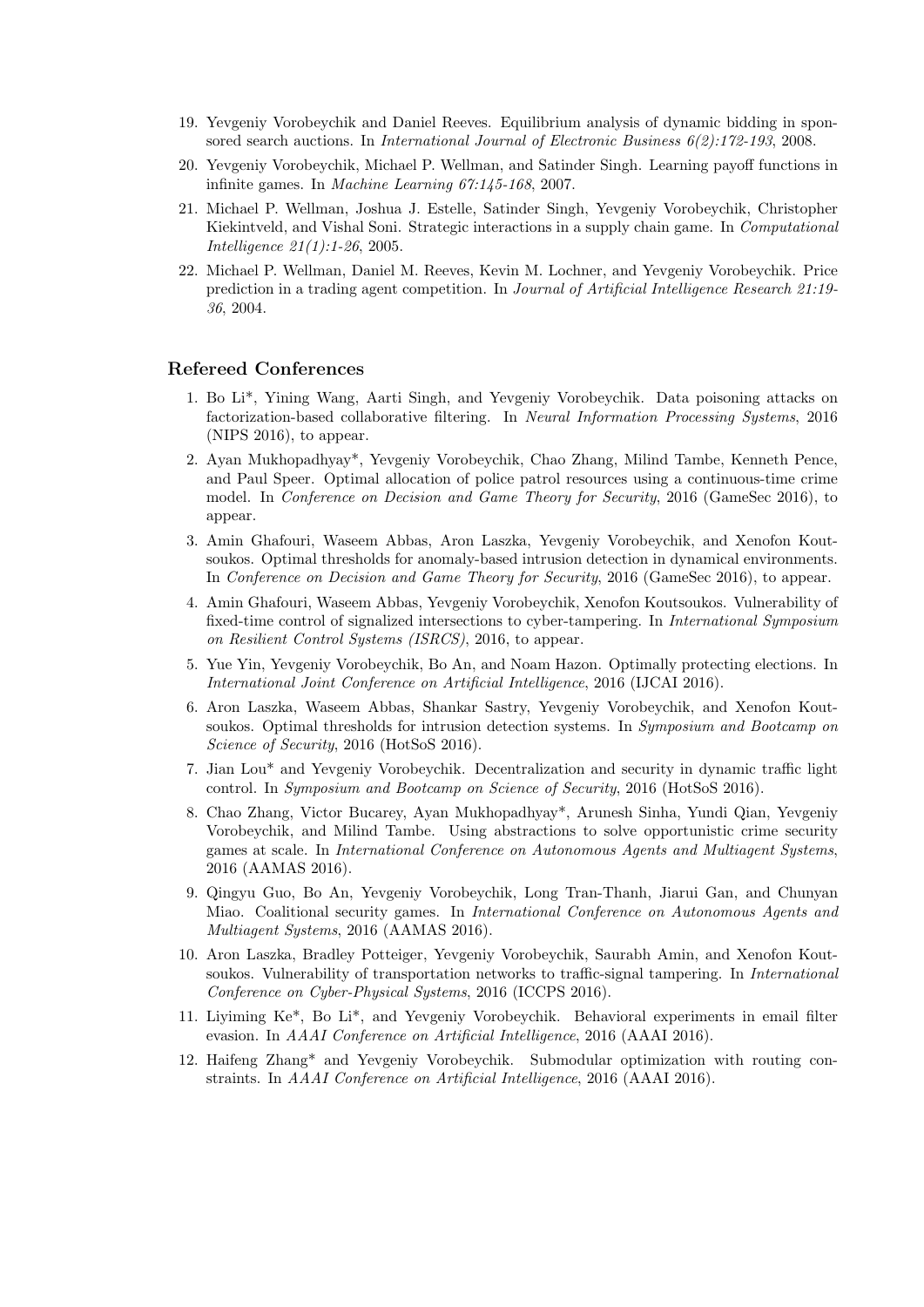- 13. Aron Laszka, Jian Lou\*, and Yevgeniy Vorobeychik. Multi-defender strategic filtering against spear-phishing attacks. In AAAI Conference on Artificial Intelligence, 2016 (AAAI 2016).
- 14. Bo Li\*, Yevgeniy Vorobeychik, Rachel Li, and Bradley Malin. Iterative classification for sanitizing large-scale datasets. In IEEE International Conference on Data Mining, 2015 (ICDM 2015).
- 15. Nika Haghtalab, Aron Laszka, Ariel Procaccia, Yevgeniy Vorobeychik, and Xenofon Koutsoukos. Monitoring stealthy diffusion. In IEEE International Conference on Data Mining, 2015 (ICDM 2015).
- 16. Aron Laszka, Yevgeniy Vorobeychik, and Xenofon Koutsoukos. Resilient observation selection in adversarial settings. In IEEE Conference on Decision and Control, 2015 (CDC 2015).
- 17. Weiyi Xia, Zhiyu Wan, Raymond Heatherly, Murat Kantarcioglu, Yevgeniy Vorobeychik and Bradley Malin. Process-driven data privacy. In Conference on Knowledge Management, 2015 (CIKM 2015).
- 18. Jian Lou\* and Yevgeniy Vorobeychik. Equilibrium analysis of multi-defender security games. In International Joint Conference on Artificial Intelligence, 2015 (IJCAI 2015).
- 19. Aron Laszka, Yevgeniy Vorobeychik, and Xenofon Koutsoukos. Integrity Assurance in Resource-Bounded Systems through Stochastic Message Authentication. In Symposium and Bootcamp on the Science of Security, 2015 (HotSoS 2015).
- 20. Swetasudha Panda\* and Yevgeniy Vorobeychik. Stackelberg games for vaccine design. In International Joint Conference on Autonomous Agents and Multiagent Systems, 1391-1399, 2015 (AAMAS 2015).
- 21. Haifeng Zhang\*, Yevgeniy Vorobeychik, Joshua Letchford, and Kiran Lakkaraju. Data-driven agent-based modeling, with application to rooftop solar adoption. In International Joint Conference on Autonomous Agents and Multiagent Systems, 513-521, 2015 (AAMAS 2015).
- 22. Haifeng Zhang\*, Ariel Procaccia, and Yevgeniy Vorobeychik. Dynamic influence maximization under increasing returns to scale. In International Joint Conference on Autonomous Agents and Multiagent Systems, 949-957, 2015 (AAMAS 2015). Best Paper award (finalist).
- 23. Bo Li\* and Yevgeniy Vorobeychik. Scalable optimization of randomized operational decisions in adversarial classification settings. In International Conference on Artificial Intelligence and Statistics, 599-607, 2015 (AISTATS 2015).
- 24. Jiarui Gan, Bo An and Yevgeniy Vorobeychik. Security games with protection externalities. In AAAI Conference on Artificial Intelligence, 914-920, 2015 (AAAI 2015).
- 25. Aron Laszka, Yevgeniy Vorobeychik, and Xenofon Koutsoukos. Optimal personalized filtering against spear-phishing attacks. In AAAI Conference on Artificial Intelligence, 958-964, 2015 (AAAI 2015).
- 26. Mason Wright\* and Yevgeniy Vorobeychik. Mechanism design for team formation. In AAAI Conference on Artificial Intelligence, 1050-1056, 2015 (AAAI 2015).
- 27. Bo Li\* and Yevgeniy Vorobeychik. Feature cross-substitution in adversarial classification. In Neural Information Processing Systems, 2087-2095, 2014 (NIPS 2014).
- 28. Waseem Abbas, Sajal Bhatia, Yevgeniy Vorobeychik, and Xenofon Koutsoukos. Immunization against infection propagation in heterogeneous networks. In Thirteenth International Symposium on Network Computing and Applications, 296-300, 2014 (NCA 2014).
- 29. Waseem Abbas, Yevgeniy Vorobeychik, and Xenofon Koutsoukos. Resilient consensus protocol in the presence of trusted nodes. In Seventh International Symposium on Resilient Control Systems, 1-7, 2014 (ISRCS 2014). Nominated for Best Paper award.
- 30. Mark Yampolskiy, Yevgeniy Vorobeychik, Xenofon Koutsoukos, Peter Horvath, Heath Leblanc and Janos Sztipanovits. Resilient distributed consensus for tree topology. In Third ACM International Conference on High Confidence Networked Systems, 41-48, 2014 (HiCoNS 2014).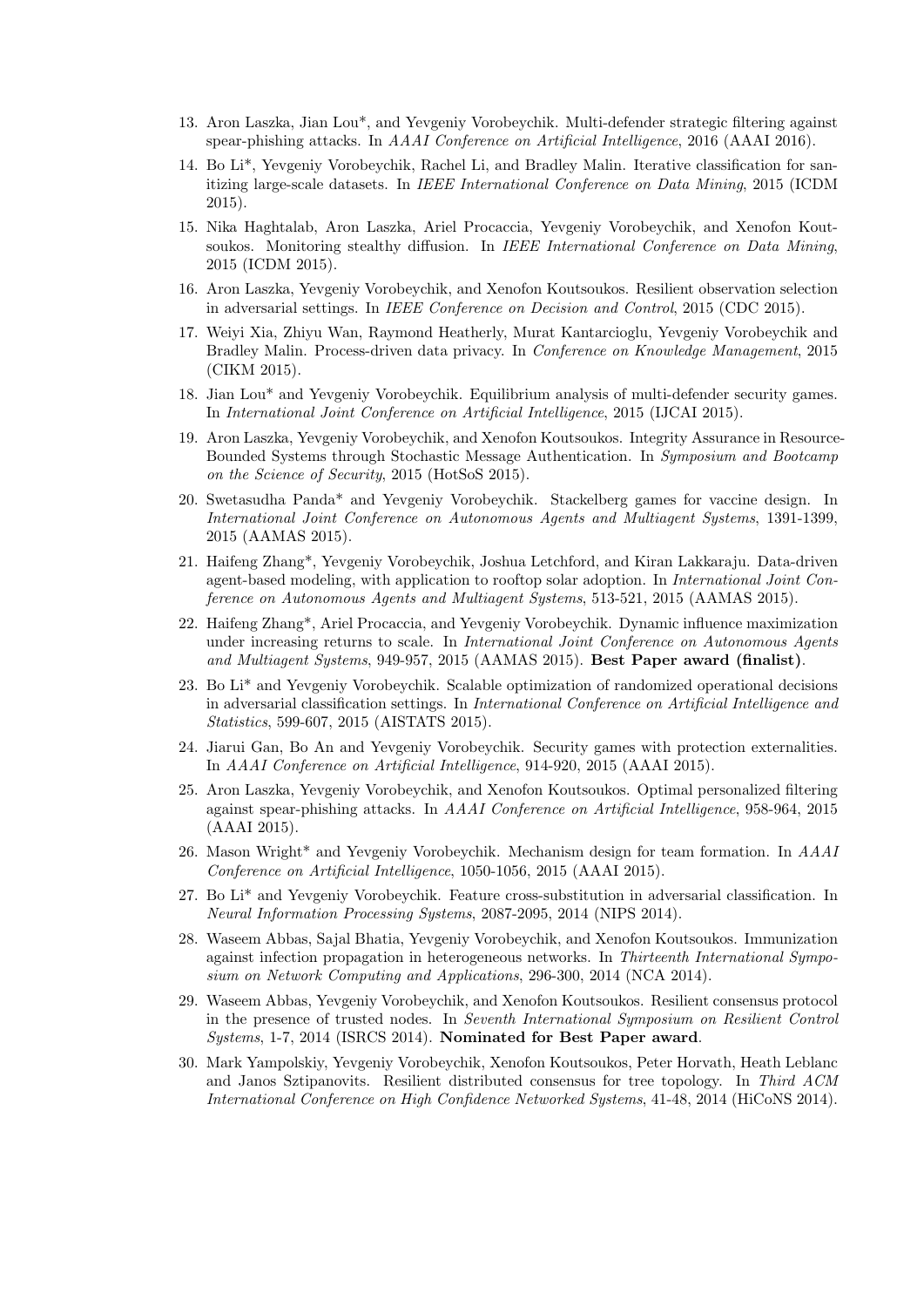- 31. Yevgeniy Vorobeychik, Bo An, Milind Tambe, and Satinder Singh. Computing solutions in infinite-horizon discounted adversarial patrolling games. In Twenty-Fourth International Conference on Automated Planning and Scheduling, 314-322, 2014 (ICAPS 2014).
- 32. Yevgeniy Vorobeychik and Bo Li\*. Optimal randomized classification in adversarial settings. In Thirteenth International Conference on Autonomous Agents and Multiagent Systems, 485- 492, 2014 (AAMAS 2014).
- 33. Jason Tsai, Yundi Qian, Yevgeniy Vorobeychik, Christopher Kiekintveld, and Milind Tambe. Bayesian security games for controlling contagion. In ASE/IEEE International Conference on Social Computing, 2013 (SocialCom 2013).
- 34. Joshua Letchford and Yevgeniy Vorobeychik. Optimal interdiction of attack plans. In Twelfth International Conference on Autonomous Agents and Multiagent Systems, 199-206, 2013 (AA-MAS 2013).
- 35. Bo An, Matthew Brown, Yevgeniy Vorobeychik, and Milind Tambe. Security games with surveillance cost and optimal timing of attack execution. In Twelfth International Conference on Autonomous Agents and Multiagent Systems, 223-230, 2013 (AAMAS 2013).
- 36. Jason Tsai, Yundi Qian, Christopher Kiekintveld, Yevgeniy Vorobeychik, and Milind Tambe. Security games for controlling contagion under asymmetric information: the power of simple. (Extended Abstract). In Twelfth International Conference on Autonomous Agents and Multiagent Systems, 2013 (AAMAS 2013).
- 37. Joshua Letchford and Yevgeniy Vorobeychik. Computing optimal security strategies for interdependent assets. In Twenty-Eighth Conference on Uncertainty in Artificial Intelligence, 459-468, 2012 (UAI 2012).
- 38. Yevgeniy Vorobeychik and Satinder Singh. Computing Stackelberg equilibria in discounted stochastic games. In Twenty-Sixth National Conference on Artificial Intelligence, 2012 (AAAI 2012).
- 39. Bo An, David Kempe, Christopher Kiekintveld, Eric Shieh, Satinder Singh, Milind Tambe, and Yevgeniy Vorobeychik. Security games with limited surveillance. In Twenty-Sixth National Conference on Artificial Intelligence, 2012 (AAAI 2012).
- 40. Michael Kearns, Stephen Judd, and Yevgeniy Vorobeychik. Behavioral experiments on a network formation game. In Thirteenth ACM Conference on Electronic Commerce, 690-704, 2012 (EC 2012). Nominated for Best Paper award.
- 41. Joshua Letchford and Yevgeniy Vorobeychik. Stackelberg security games on networks. (Extended Abstract). In Eleventh International Conference on Autonomous Agents and Multiagent Systems, 1303-1304, 2012 (AAMAS 2012).
- 42. Yevgeniy Vorobeychik, Bo An, and Milind Tambe. Adversarial patrolling games. (Extended Abstract). In Eleventh International Conference on Autonomous Agents and Multiagent Systems, 1307-1308, 2012 (AAMAS 2012).
- 43. Stephen Judd, Michael Kearns, and Yevgeniy Vorobeychik. Behavioral conflict and fairness in social networks. In Seventh International Conference on Web, Internet and Network Economics, 242-253, 2011 (WINE 2011).
- 44. Yevgeniy Vorobeychik, Jackson R. Mayo, Robert C. Armstrong, Ronald G. Minnich, and Don W. Rudish. Fault oblivious high performance computing with dynamic task replication and substitution. In Twenty-Sixth International Supercomputing Conference, 2011 (ISC 2011).
- 45. Yevgeniy Vorobeychik. A game theoretic bidding agent for the ad auction game. In Third International Conference on Agents and Artificial Intelligence, 2011 (ICAART 2011).
- 46. Yevgeniy Vorobeychik and Yagil Engel. Average-case analysis of incentives under approximate allocation algorithms. In Sixth International Conference on Web, Internet and Network Economics, 251-258, 2010 (WINE 2010).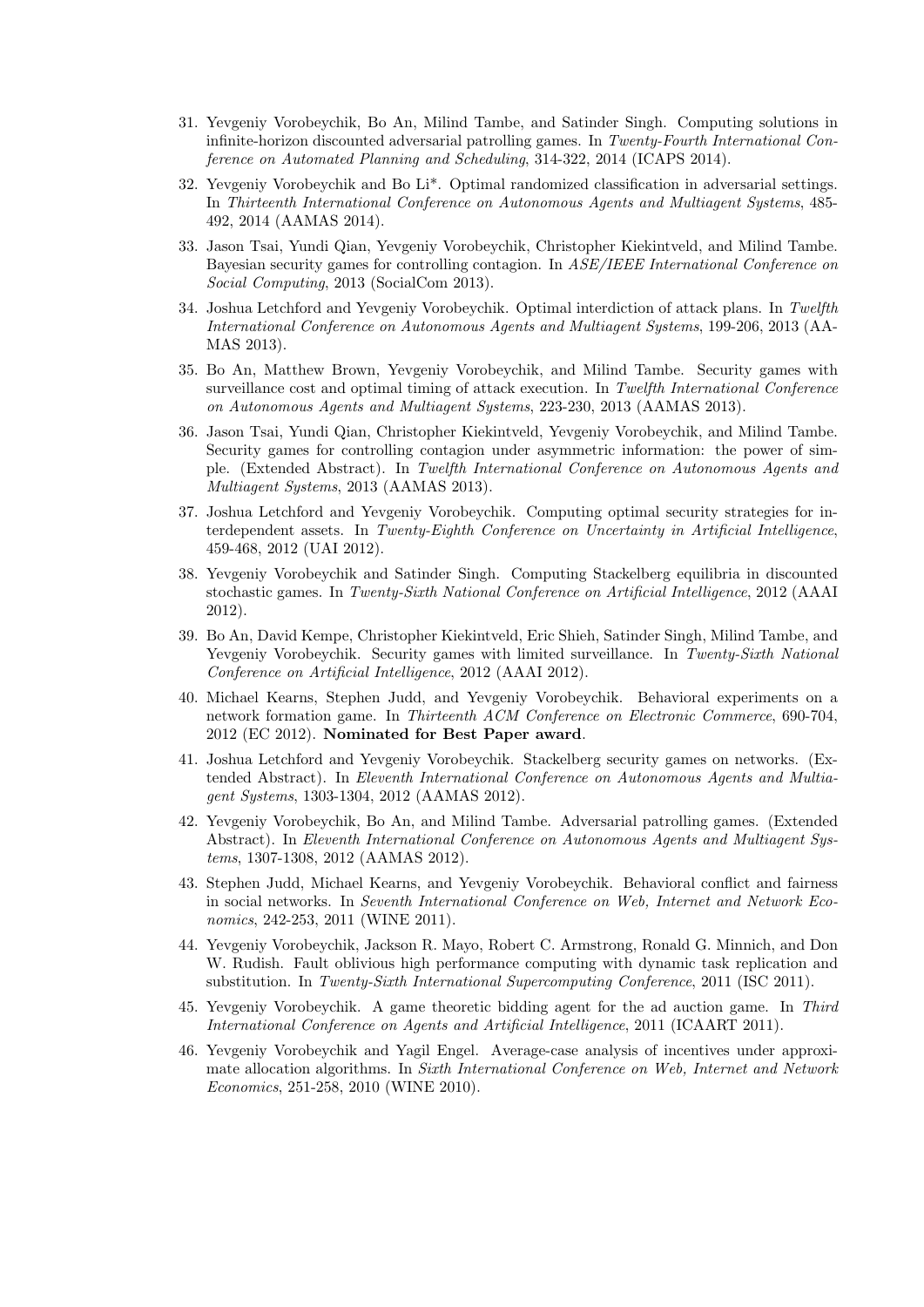- 47. Quang Duong, Michael P. Wellman, Satinder Singh, and Yevgeniy Vorobeychik. Historydependent graphical multiagent models. In Ninth International Conference on Autonomous Agents and Multiagent Systems, 1215-1222, 2010 (AAMAS 2010).
- 48. Yevgeniy Vorobeychik and Yagil Engel. Incentive analysis of approximately efficient allocation algorithms. (Short Paper). In Ninth International Conference on Autonomous Agents and Multiagent Systems, 1479-1480, 2010 (AAMAS 2010).
- 49. Jacomo Corbo and Yevgeniy Vorobeychik. Nudging mechanisms for technology adoption. In Fifth International Conference on Web, Internet and Network Economics, 505-512, 2009 (WINE 2009).
- 50. Jacomo Corbo and Yevgeniy Vorobeychik. The effects of quality and price on adoption dynamics of competing technologies. In Thirtieth International Conference on Information Systems, Article 40, 2009 (ICIS 2009).
- 51. Yevgeniy Vorobeychik and Michael P. Wellman. Strategic analysis with simulation-based games. In Winter Simulation Conference, 359-372, 2009 (WSC 2009).
- 52. Quang Duong, Yevgeniy Vorobeychik, Satinder Singh, and Michael P. Wellman. Learning graphical game models. In Twenty-First International Joint Conference on Artificial Intelligence, 116-121, 2009 (IJCAI 2009).
- 53. Yevgeniy Vorobeychik. Simulation-based game theoretic analysis of keyword auctions with low-dimensional bidding strategies. In Twenty-Fifth Conference on Uncertainty in Artificial Intelligence, 583-590, 2009 (UAI 2009).
- 54. Yevgeniy Vorobeychik and Michael P. Wellman. Stochastic search methods for Nash equilibrium approximation in simulation-based games. In Seventh International Conference on Autonomous Agents and Multiagent Systems, 1055-1062, 2008 (AAMAS 2008).
- 55. Patrick Jordan, Yevgeniy Vorobeychik, and Michael P. Wellman. Searching for approximate equilibria in empirical games. In Seventh International Conference on Autonomous Agents and Multiagent Systems, 1063-1070, 2008 (AAMAS 2008).
- 56. Yevgeniy Vorobeychik, Daniel M. Reeves, and Michael P. Wellman. Constrained automated mechanism design for infinite games of incomplete information. In Twenty-Third Conference on Uncertainty in Artificial Intelligence, 400-407, 2007 (UAI 2007).
- 57. Yevgeniy Vorobeychik and Daniel M. Reeves. Equilibrium analysis of dynamic bidding in sponsored search auctions. In Third International Conference on Web, Internet and Network Economics, 2007 (WINE 2007).
- 58. Jennifer Wortman, Yevgeniy Vorobeychik, Lihong Li, and John Langford. Maintaining equilibria during exploration in sponsored search auctions. In Third International Conference on Web, Internet and Network Economics, 2007 (WINE 2007).
- 59. Yevgeniy Vorobeychik, Christopher Kiekintveld, and Michael P. Wellman. Empirical mechanism design: methods, with an application to a supply chain scenario. In Seventh ACM Conference on Electronic Commerce, 306-315. 2006 (EC 2006).
- 60. Yevgeniy Vorobeychik, Michael P. Wellman, and Satinder Singh. Learning payoff functions in infinite games. In Nineteenth International Joint Conference on Artificial Intelligence, 977- 982. 2005 (IJCAI 2005).
- 61. Joshua J. Estelle, Yevgeniy Vorobeychik, Michael P. Wellman, Satinder Singh, Christopher Kiekintveld, and Vishal Soni. Strategic interactions in the TAC 2003 supply chain tournament. In Fourth International Conference on Computers and Games, 2004 (CG 2004).
- 62. Christopher Kiekintveld, Michael P. Wellman, Satinder Singh, Joshua Estelle, Yevgeniy Vorobeychik, Vishal Soni and Matthew Rudary. Distributed feedback control for decision making on supply chains. In Fourteenth International Conference on Automated Planning and Scheduling, 384-392. 2004 (ICAPS 2004).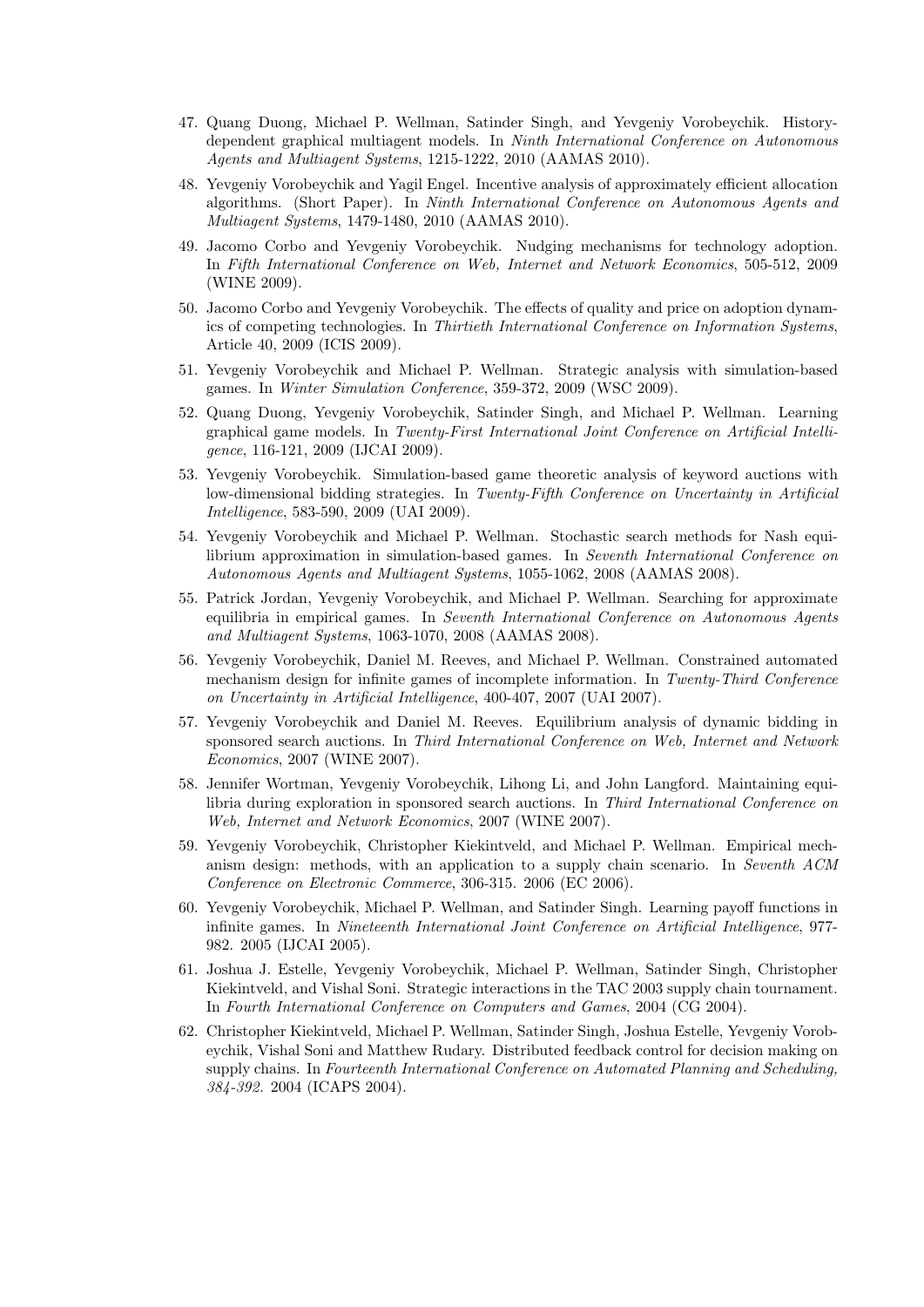#### Refereed Workshops

- 1. Yue Yin, Yevgeniy Vorobeychik, Bo An and Noam Hazon. Optimally Protecting Elections. In Workshop on Cooperative Games in Multiagent Systems, 2016 (CoopMAS-2016), to appear.
- 2. Qingyu Guo, Bo An, Yevgeniy Vorobeychik, Long Tran-Thanh and Jiarui Gan. Optimal Interdiction on Cooperative Links to Prevent Attackers from Forming Coalitions. In Workshop on Cooperative Games in Multiagent Systems, 2016 (CoopMAS-2016), to appear.
- 3. Bo Li\* and Yevgeniy Vorobeychik. Scalable optimization of randomized operational decisions in adversarial classification settings. In Workshop on Artificial Intelligence and Security, 2015 (AISec 2015).
- 4. Waseem Abbas, Aron Laszka, Yevgeniy Vorobeychik, and Xenofon Koutsoukos. Scheduling intrusion detection systems in resource-bounded cyber-physical systems. In Workshop on Cyber-Physical Systems Security and Privacy, 2015 (CPS-SPC 2015).
- 5. Swetasudha Panda\* and Yevgeniy Vorobeychik. Stackelberg games for antibody design. In AAAI 2015 Spring Symposium on Applied Computational Game Theory, 2015.
- 6. Mason Wright and Yevgeniy Vorobeychik. Designing Fair, Efficient, and Incentive Compatible Team Formation Markets. In AAAI 2015 Spring Symposium on Applied Computational Game Theory, 2015.
- 7. Haifeng Zhang\*, Yevgeniy Vorobeychik, Joshua Letchford, and Kiran Lakkaraju. Predicting rooftop solar adoption using agent-based modeling. In AAAI 2014 Fall Symposium on Energy Market Prediction, 2014.
- 8. Joshua Letchford, Kiran Lakkaraju, and Yevgeniy Vorobeychik. Individual Household Modeling of Photovoltaic Adoption. In AAAI 2014 Fall Symposium on Energy Market Prediction, 2014.
- 9. Yevgeniy Vorobeychik and John Wallrabenstein. Using machine learning for operational decisions in adversarial environments. In Workshop on Optimization in Multiagent Systems, 2014.
- 10. Yue Yin, Bo An, Yevgeniy Vorobeychik, and Jun Zhuang. Optimal Deceptive Strategies in Security Games: A Preliminary Study. In AAAI Spring Symposium on Applied Computational Game Theory, 2014.
- 11. Andrew Smith, Yevgeniy Vorobeychik, and Joshua Letchford. Multi-defender security games on networks. In Workshop on Pricing and Incentives in Networks and Systems, 2013.
- 12. Jason Tsai, Yundi Qian, Yevgeniy Vorobeychik, Christopher Kiekintveld, Milind Tambe. Bayesian Security Games for Controlling Contagion. In AAMAS-2013 Workshop on Multiagent Interaction Networks, 2013.
- 13. Yevgeniy Vorobeychik, Michael Z. Lee, Adam Anderson, Mitch Adair, William Atkins, Alan Berryhill, Dominic Chen, Ben Cook, Jeremy Erickson, Steve Hurd, Ron Olsberg, Lyndon Pierson, and Owen Redwood. FIREAXE: The DHS Secure Design Competition Pilot. In Eighth Cyber Security and Information Intelligence Research Workshop, 2013.
- 14. Bo An, David Kempe, Christopher Kiekintveld, Eric Shieh, Satinder Singh, Milind Tambe, and Yevgeniy Vorobeychik. Security Games with Limited Surveillance: An Initial Report. In AAAI-2012 Symposium on Game Theory for Security, Sustainability, and Health, 2012.
- 15. Yevgeniy Vorobeychik, Bo An, and Milind Tambe. Adversarial patrolling games. In AAAI-2012 Symposium on Game Theory for Security, Sustainability, and Health, 2012.
- 16. Joshua Letchford and Yevgeniy Vorobeychik. Computing randomized security strategies in networked domains. In AAAI-2011 Workshop on Applied Adversarial Reasoning and Risk Modeling, 2011.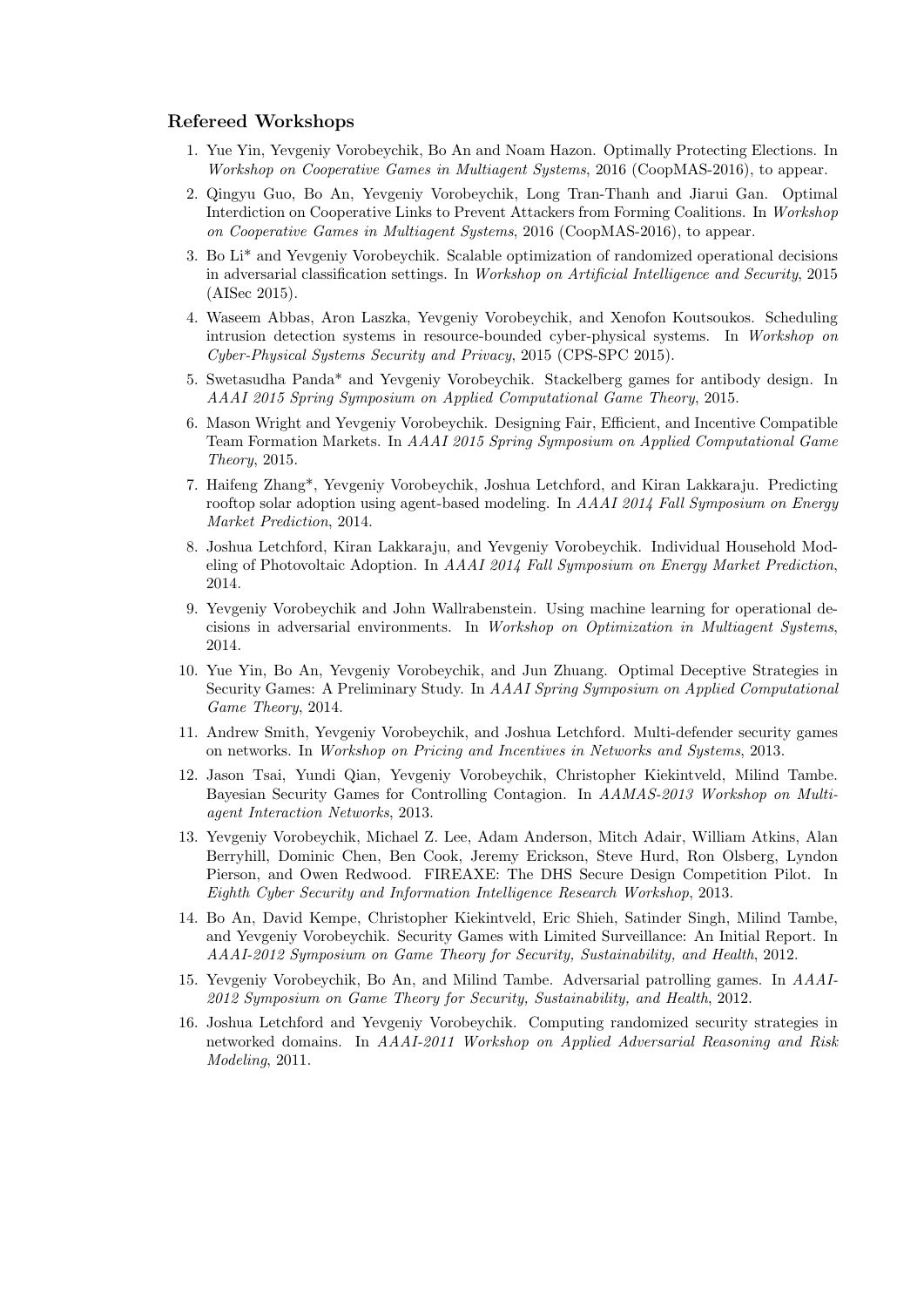- 17. Jacomo Corbo and Yevgeniy Vorobeychik. The effects of quality and price on adoption dynamics of competing technologies. In AAAI 2009 Fall Symposium on Complex Adaptive Systems and the Threshold Effect, 2009.
- 18. Yevgeniy Vorobeychik and Yagil Engel. Incentive analysis of approximately efficient allocation algorithms. In Agent-Mediated Electronic Commerce, 2009.
- 19. Yevgeniy Vorobeychik, Daniel M. Reeves, and Michael P. Wellman. Automated Mechanism Design: Framework and Applications. In AAAI 2007 Spring Symposium on Game Theory and Decision Theory, 2007.
- 20. Yevgeniy Vorobeychik and Michael P. Wellman. Mechanism design based on beliefs about responsive play. In EC-2006 Workshop on Alternative Solution Concepts for Mechanism Design, 2006.
- 21. Joshua J. Estelle, Yevgeniy Vorobeychik, Michael P. Wellman, Satinder Singh, Christopher Kiekintveld, and Vishal Soni. Strategic procurement in TAC/SCM: an empirical game-theoretic analysis. In AAMAS-2004 Workshop on Trading Agent Design and Analysis, 2004.
- 22. Shih-Fen Cheng, Daniel M. Reeves, Yevgeniy Vorobeychik, and Michael P. Wellman. Notes on equilibria in symmetric games. In AAMAS-2004 Workshop on Game Theory and Decision Theory, 23-28, 2004.

#### Funding

- (Total: \$18,113,652; as PI: \$4,518,211)
	- Research Grant (2016-2018), Principal Investigator "Integrated Safety Incident Forecasting and Analysis", funded by the National Science Foundation for \$199,993
	- Research Grant (2016-2018), key investigator "Crowd Sourcing Labels from Electronic Medical Records to Enable Biomedical Research", funded by the National Institutes of Health for \$316,000
	- Training Grant (2016-2019), participating faculty "BIDS: Vanderbilt Training Program in Big Biomedical Data Science", funded by the National Institutes of Health for \$1,821,798
	- Research Grant (2016-2020), key investigator "Genetic Privacy and Identity in Community Settings – GetPreCiSe", funded by the National Institutes of Health for \$4,012,640
	- Research Grant (2016-2019), Principal Investigator "Designing Resilient Data Processing Systems for Adversarial Environments", funded by the Army Research Office for \$360,000/3 years
	- Research Grant (2015-2018), Principal Investigator "Protocol Design for Decentralized Coordination", funded by the Office of Naval Research for \$416,167/3 years
	- Research Grant (2015-2018), Principal Investigator "RI: Small: Theory and Application of Mechanism Design for Team Formation", funded by the National Science Foundation for \$442,051/3 years
	- Research Grant (2016-2019), co-Principal Investigator "A Risk Management Framework for Identifiability in Genomics Research", funded under the National Institutes of Health for \$2,134,592
	- Research Grant (2014-2017), co-Principal Investigator "Science of Secure and Resilient Cyber-Physical Systems", funded by Air Force Research Laboratory for \$3,810,411/3 years
	- Research Grant (2014-2016), Principal Investigator "Optimal Policing Using Game Theory and Big Data", funded under the Vanderbilt University Discovery Grant program for \$100,000/2 years
	- Research Grant (2013-2016), co-Principal Investigator "Using Machine Learning in Adversarial Environments", funded under the Sandia Laboratory Directed Research and Development Program for \$1,500,000/3 years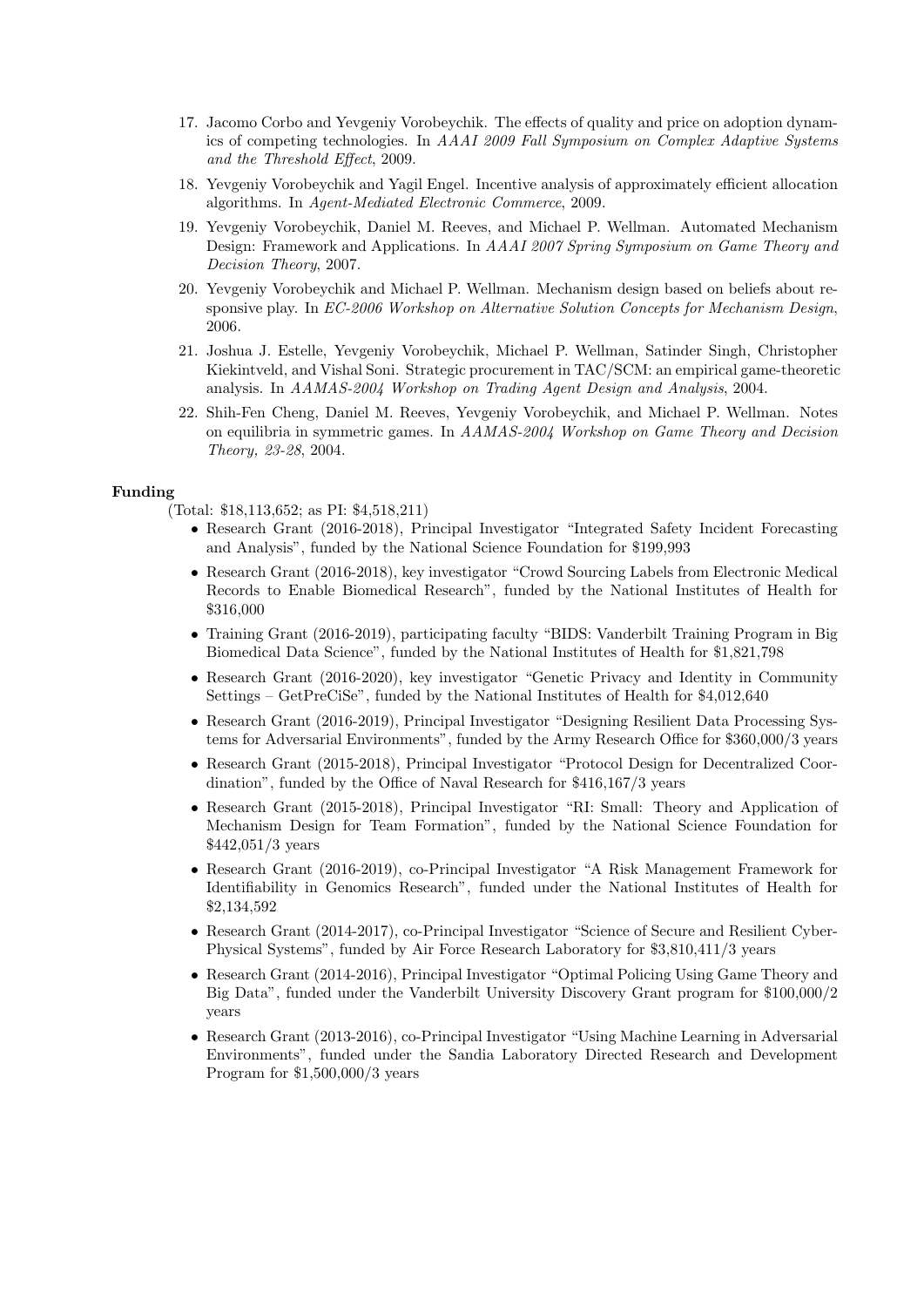- Research Grant (2013-2016), Principal Investigator "Design of Social and Economic Incentives and Information Campaigns to Promote Solar Technology Diffusion Through Data-Driven Behavior Modeling", funded under DOE SEEDS Program for \$2,300,000/3 years
- Research Grant (2012-2013), Principal Investigator "Resilience and Trust in the Face of Failures in HPC," funded under the Sandia Advanced Simulation and Computing program for \$200,000/1 year
- Research Grant (2011-2012), Principal Investigator "Simulation-Based Strategic Analysis of Complex Security Scenarios," funded under the Sandia Laboratory Directed Research and Development Program for \$500,000/2 years

### Honors and Awards

- Early Career Spotlight Speaker, International Joint Conference on Artificial Intelligence (IJ-CAI) 2016
- Best paper award, International Conference on Autonomous Agents and Multiagent Systems (AAMAS) 2015 (finalist)
- Nominated for the Sandia Employee Recognition Award (for technical excellence), 2012
- Finalist, Von Neumann Fellowship in Computational Science, 2009
- Nominated for the ACM Dissertation Award by the University of Michigan Electrical Engineering and Computer Science department, 2008
- Runner-up for the IFAAMAS-08 Victor Lesser Distinguished Dissertation Award
- Honorable Mention in CSE Honors Competition, 2006
- STIET (Socio-Technical Infrastructure for Electronic Transactions) Fellowship, University of Michigan, 2003-2004
- Best Computer Engineering Senior Award, Northwestern University, 2002
- William L. Everitt Student Award of Excellence, Northwestern University, 2002
- Microsoft Research Grant, Northwestern University, 2001

### Professional Activities

## Invited Presentations

- International Joint Conference on Artificial Intelligence (Early Career Spotlight talk), July, 2016
- University of California, Berkeley, June, 2016
- Sandia National Laboratories, June, 2016
- Bar Ilan Symposium on Foundations of Artificial Intelligence (BISFAI 2015; Keynote), Bar Ilan University, May, 2015
- University of California, Davis, March 2015
- University of California, Berkeley, March 2015
- University of Southern California (Computer Science), March, 2014
- Naval Postgraduate School (Operations Research), July, 2013
- RPI (Computer Science), March, 2013
- Vanderbilt University (EECS), February, 2013
- Georgia Institute of Technology (Computational Science and Engineering), February, 2013
- Cyber Security and Information Intelligence Research Workshop, January, 2013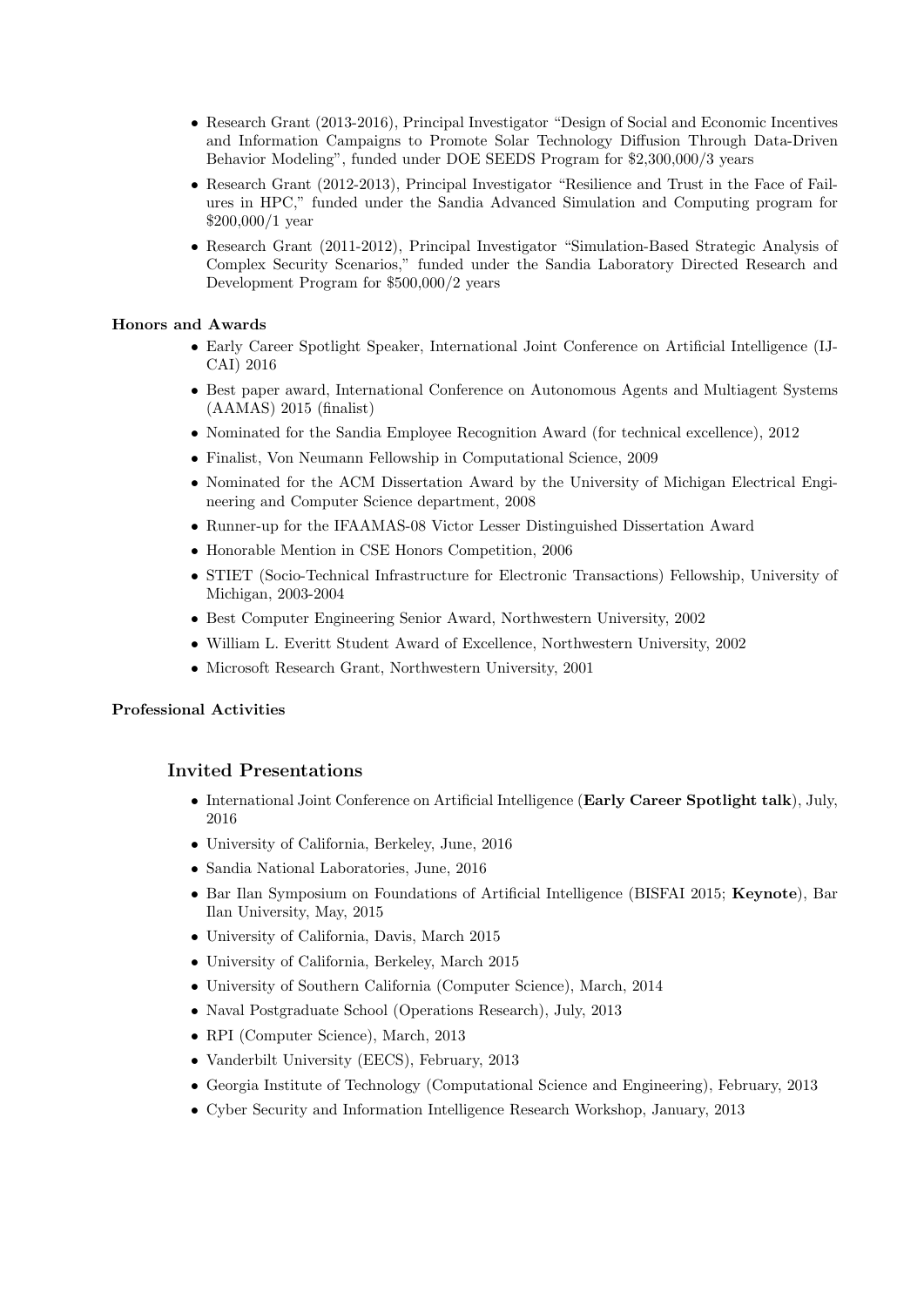- INFORMS Computing Society Meeting, January, 2013
- INFORMS Annual Meeting, October, 2012
- Carnegie Mellon University, March, 2012
- INFORMS Optimization Society Meeting, February, 2012
- INFORMS Annual Meeting, November, 2011
- University of Michigan (School of Information), November, 2011
- University of Michigan (Computer Science and Engineering), October, 2011
- University of Michigan (Industrial and Operations Engineering), October, 2011
- University of Michigan (Center for the Study of Complex Systems), September, 2011
- Indiana University Purdue University Indianapolis (Computer Science), March, 2010
- Naval Postgraduate School (Operations Research), February, 2010
- Sandia National Laboratories, January, 2010
- University of North Carolina, Charlotte (Software and Information Systems), February, 2009
- Workshop on Information in Networks, September, 2009
- RAND Corporation, March, 2008
- University of Southern California (Computer Science), March, 2008
- University of Pennsylvania (Wharton Business School, OIM), January, 2008
- Brooklyn College (Computer Science), June, 2007
- Decentralization Conference, April, 2007

## Tutorials

- International Joint Conference on Artificial Intelligence, July, 2009 (Automated Mechanism Design, together with Vincent Conitzer)
- International Joint Conference on Autonomous Agents and Multiagent Systems, May, 2009 (Automated Mechanism Design, together with Vincent Conitzer)
- ACM E-Commerce Conference, July, 2008 (Automated Mechanism Design, together with Vincent Conitzer)

## Reviewing

- Journals:
	- Communications of the ACM
	- ACM Transactions on Economics and Computation
	- Journal of Artificial Intelligence Research
	- Artificial Intelligence Journal
	- Journal of Machine Learning Research
	- Machine Learning
	- Operations Research
	- Discrete Applied Mathematics
	- INFORMS Journal on Computing
	- Games and Economics Behavior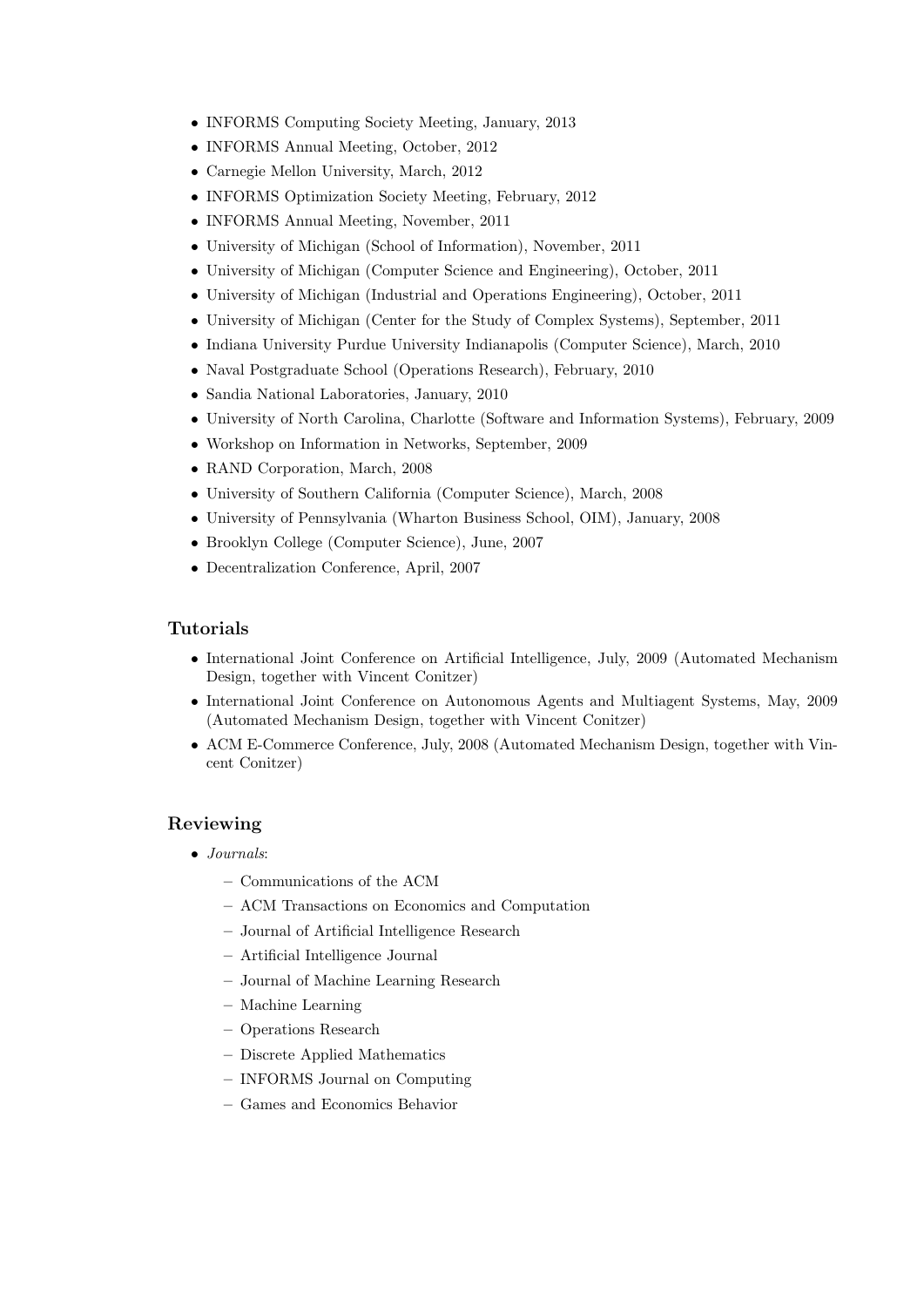- Journal of Autonomous Agents and Multiagent Systems
- Production and Operations Management Journal
- ACM Transactions on the Web
- Computational Intelligence
- IEEE Transactions on Services Computing
- Information Economics and Policy
- Computational Economics
- IEEE Transactions on Cloud Computing
- Conferences:
	- Conference on Web, Internet, and Network Economics (program committee, WINE '12)
	- ACM Conference on Economics and Computation (previously Electronic Commerce) (program committee, EC '09, '10, '11, '12, '13, '14, '16)
	- Conference on Uncertainty in Artificial Intelligence (program committee, UAI '09, '10, '12, '15)
	- International Joint Conference on Autonomous Agents and Multiagent Systems (program committee, AAMAS '08, '10, '11, '12, '14, '15; scholarship co-chair, AAMAS '16)
	- AAAI Conference on Artificial Intelligence (program committee, AAAI '08, '09, '10, '11, '12, '13, '14, '15; senior program committee, AAAI '16)
	- International Joint Conference on Artificial Intelligence (program committee, IJCAI '09, '11; senior program committee, IJCAI '13, '15, '16; distinguished paper award committee, IJCAI '15; tutorials co-chair, IJCAI '16)
	- International Conference on Artificial Intelligence and Statistics (program committee, AISTATS '11)
	- Annual Cyber Security and Information Intelligence Research Workshop (CSIIRW '12)
	- International Conference on High Confidence Networked Systems (HiCoNS '14)
	- International Conference on Cyber Physical Systems (ICCPS '15)
	- International Conference on Decision and Game Theory for Security (GameSec '14, '15, '16)

## Proposal Reviewing

- NSF panel (ICES program, Robust Intelligence)
- DOE Office of Science STTR/SBIR panel (cybersecurity)
- ARO proposal reviewing

### Courses Taught

- CS 6395/6-Special Topics-Computational Economics (Fall, 2013; Spring, 2015)
- CS 6362-Machine Learning (Spring, 2014, 2016)
- CS 4260-Artificial Intelligence (Fall, 2014, 2015, 2016)
- CS 3269-Projects in Artificial Intelligence (Spring, 2014, 2015, 2016)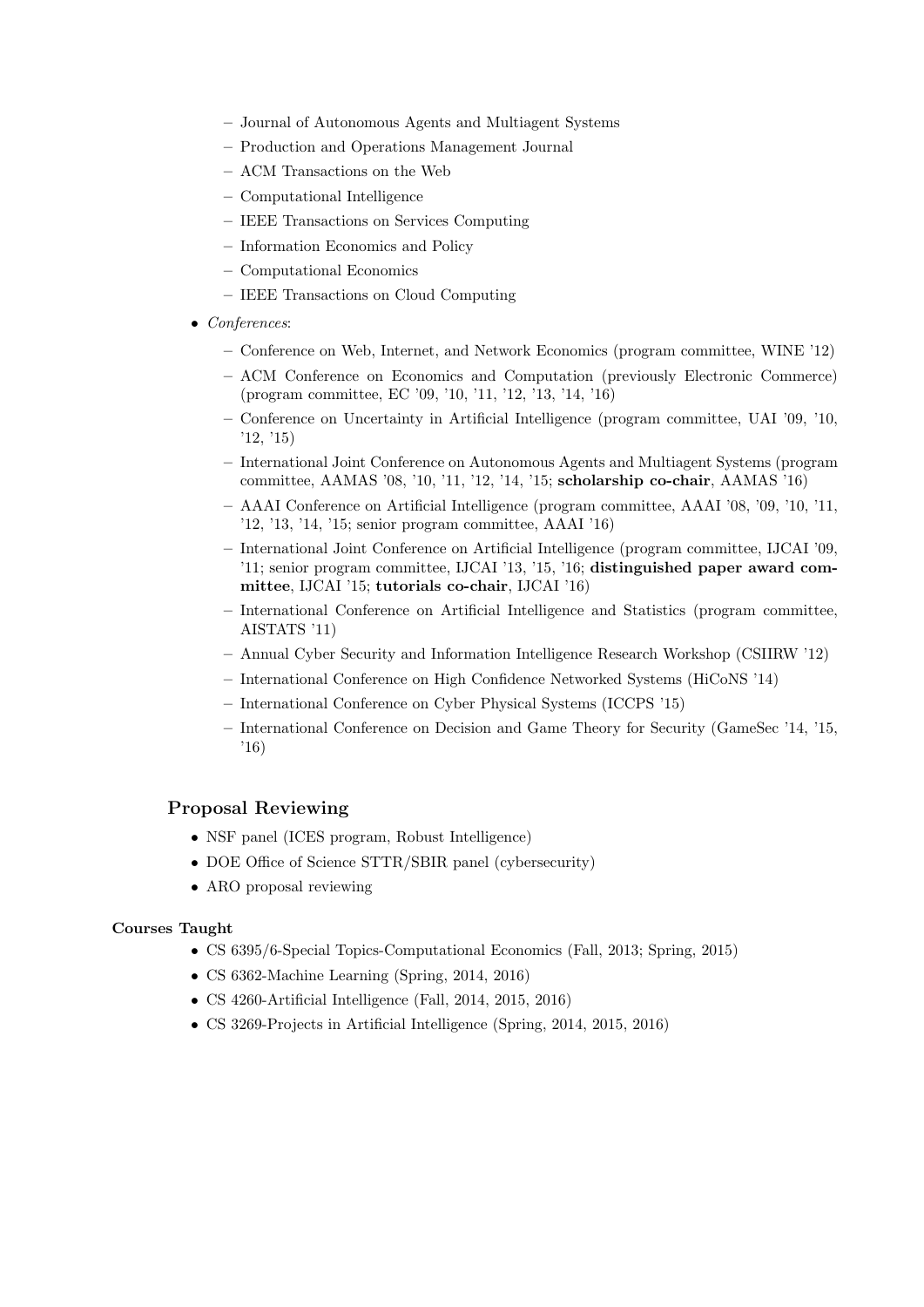### Current Students and Post Docs

- Waseem Abbas (Post doc, ISIS, co-advised with Xenofon Koutsoukos)
- Chen Hajaj (Post doc)
- Haifeng Zhang (Ph.D. student, Computer Science)
- Swetasudha Panda (Ph.D. student, Electrical Engineering)
- Jian Lou (Ph.D. student, Computer Science)
- Ayan Mukhopadhyay (Ph.D. student, Computer Science)
- Yi Li (Ph.D. student, Computer Science)
- Liang Tong (Ph.D. student, Computer Science)
- Michael Pritchard (Ph.D. student, Computer Science)
- Anna Epishova (Ph.D. student, Computer Science)
- Zhiyu Wan (Ph.D. student, Computer Science, co-advised with Brad Malin)
- Weiyi Xia (Ph.D. student, Computer Science, co-advised with Brad Malin)
- Muqun (Rachel) Li (Ph.D. student, Biomedical Informatics, co-advised with Brad Malin)
- John Nay (Ph.D. student, Environmental Engineering, co-advised with Jonathan Gilligan)
- Anton Dukeman (Ph.D. student, Computer Science, committee member)
- Liyiming (Kay) Ke (undergraduate, Computer Science and Economics)
- Zhongdi (Delia) Qu (undergraduate, Computer Science, Economics, and Mathematics)
- Xuanyang Ge (undergraduate, Computer Science and Physics)
- Brelbi Golam (undergraduate, Computer Engineering)
- Royce Mou (undergraduate, Computer Science)
- Pranav Batra (undergraduate, Computer Science)
- Daniel Strizhevsky (undergraduate, Computer Science)
- Jiazhi Zhang (undergraduate, Computer Science)
- Xingnan (Natalie) Xia (undergraduate, Computer Science)

#### Alumni

- Bo Li (Ph.D., Computer Science, 2016; Symantec Research Labs Fellow, 2015; now at the University of Michigan Computer Science)
- Michael Carr Northington V (Ph.D., Mathematics, 2016; committee member; now a post doc at Georgia Tech Mathematics)
- Aron Laszka (Post doc; now Assistant Research Professor at Vanderbilt University)
- Alexandra Polak (B.S., Computer Engineering, 2016; now at Amazon)
- Brandon Arvanaghi (B.S., Computer Science, 2016; now at Mandiant Consulting)
- Blake Wulfe (B.S., Computer Science, 2014; now a Ph.D. student at Stanford University)
- Mason Wright (independent study, Computer Science; now a Ph.D. student at the University of Michigan)
- Alden Neely (high school student, Research Experience Program for High School Students)
- Elom Dumenyo (high school student, School for Science and Math at Vanderbilt; now student at the University of Pennsylvania)